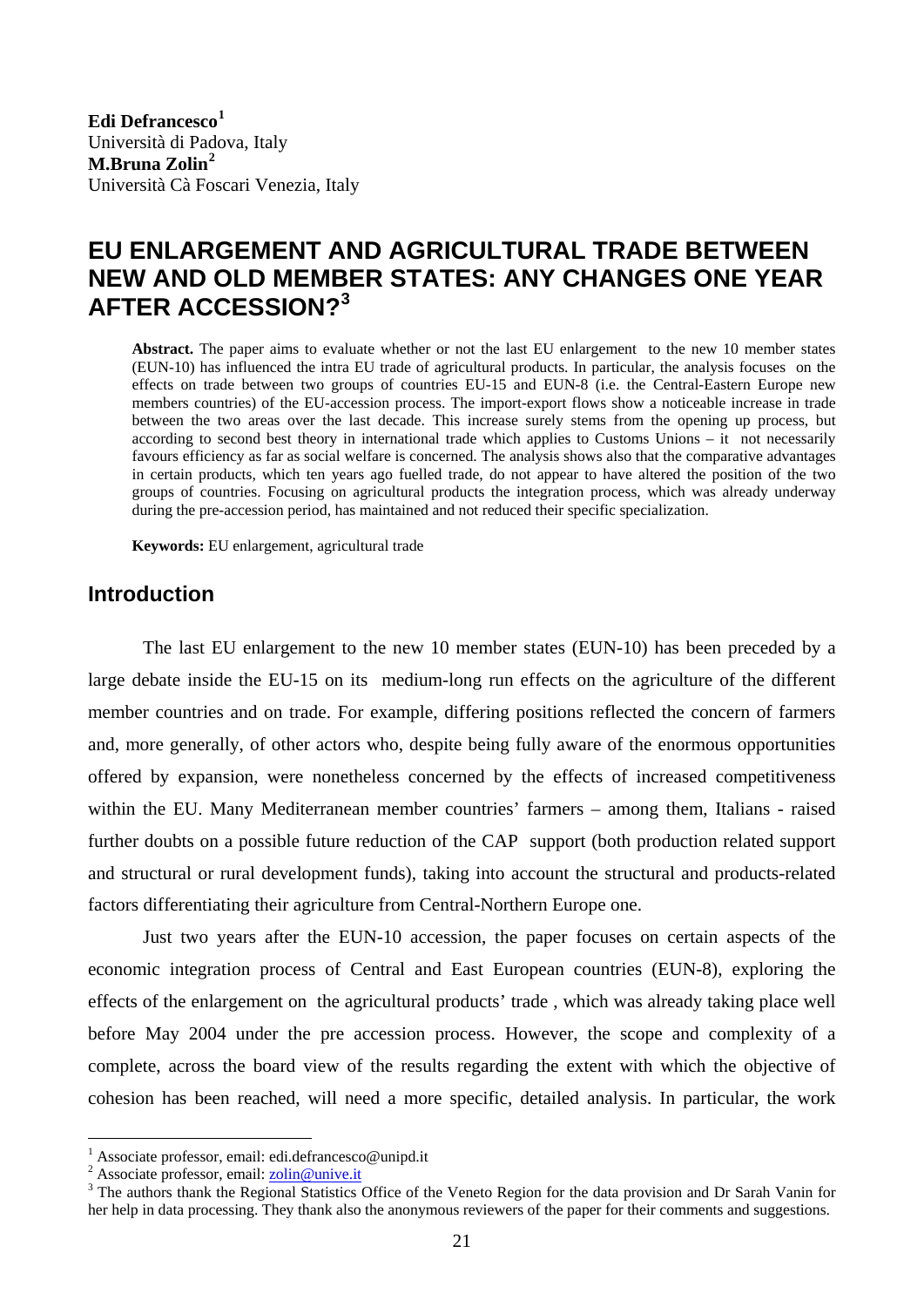examines Eurostat data on agricultural products' trade between old and new EU member states and compares the years 1995, 1996 and 2005 by presenting a selection of indices on trade between the two groups of countries, namely EU-15 and EUN-8.

The determinants of international trade and international specialization are well known and they can be explained by economic theory based on: the Ricardian Model of Comparative Advantage (Torrens-Ricardo), that defines their determinants as technological differences; the Heckscher-Ohlin theory that emphasises the differences in factor endowments; the neo-classical theory (Mill, Marshall and numerous modern day scholars) which considers differences in technology, factor endowments and also in tastes<sup>[4](#page-1-0)</sup>. The validity of the traditional comparative advantage theory has been recently reconfirmed by several authors [Harrigan 1997]<sup>[5](#page-1-1)</sup>.

Trade analyses elaborated as a result of EU enlargement, were particularly abundant in the 1990s. They tended mainly to attribute the countries of Central and Eastern Europe with a comparative advantage based on the production of agricultural goods, even if some authors distinguished between the medium and long run [The Economic… 2001, Reform… 2003] effects. Agricultural growth would play a decisive role in the medium run. In the long run, on the other hand, the agricultural sector would lose its important role in favour of the other sectors. Trade relations would necessarily be characterised by a strong increase of the agricultural products' trade. However, according to the "second best" theory, it cannot be denied that the trade liberalization among a limited number of countries ceases to promote a high level of social welfare, whether locally or worldwide, even if certain agents may stand to benefit [Lipsey & Lancaster 1956].

### **Enlargement and trade between EU member states**

 $\overline{a}$ 

In order to evaluate the level of trade-related economic integration reached roughly one year after expansion, and to determine to what extent the law of comparative costs has influenced this process, several indices have been calculated based on trade flows among the EU-15, as a whole and the EUN-8 countries, which have been considered separately. For this reason, the analysed trade flows do not represent the total trade of the EU as a whole. In order to correctly interpret the obtained results, it has also to be taken into account that although all the EU countries are all more

<span id="page-1-0"></span><sup>&</sup>lt;sup>4</sup> In brief, the assumptions that form the basis of the Ricardian theory, and from which they take their name, also incorporate the theory of "comparative costs" which characterise the current differences in production techniques. Each state will benefit from specializing in the production of a good that provides it with the greatest advantage (or the lesser disadvantage). The theory also aims to demonstrate that trade offers advantages to all the countries involved. Ricardo's model, however, only takes into account one production factor – labour – and bases its comparative advantage on the differences in productivity between countries. Given that these divergences in fact form the bases for international trade, differences in the factor endowment of each country contribute towards favouring trade but, a realistic analysis of international trade must also consider other factors (land, capital etc.) and intra industrial border trade . According to Heckscher and Ohlin each state exports the good that requires relatively more intensive exploitation of the production factors required and which are more abundant [Gandolfo, 1989].

<span id="page-1-1"></span><sup>&</sup>lt;sup>5</sup> These authors take into account the qualitative differences of the products, reflecting the differences in the production skills and technology of the producing countries.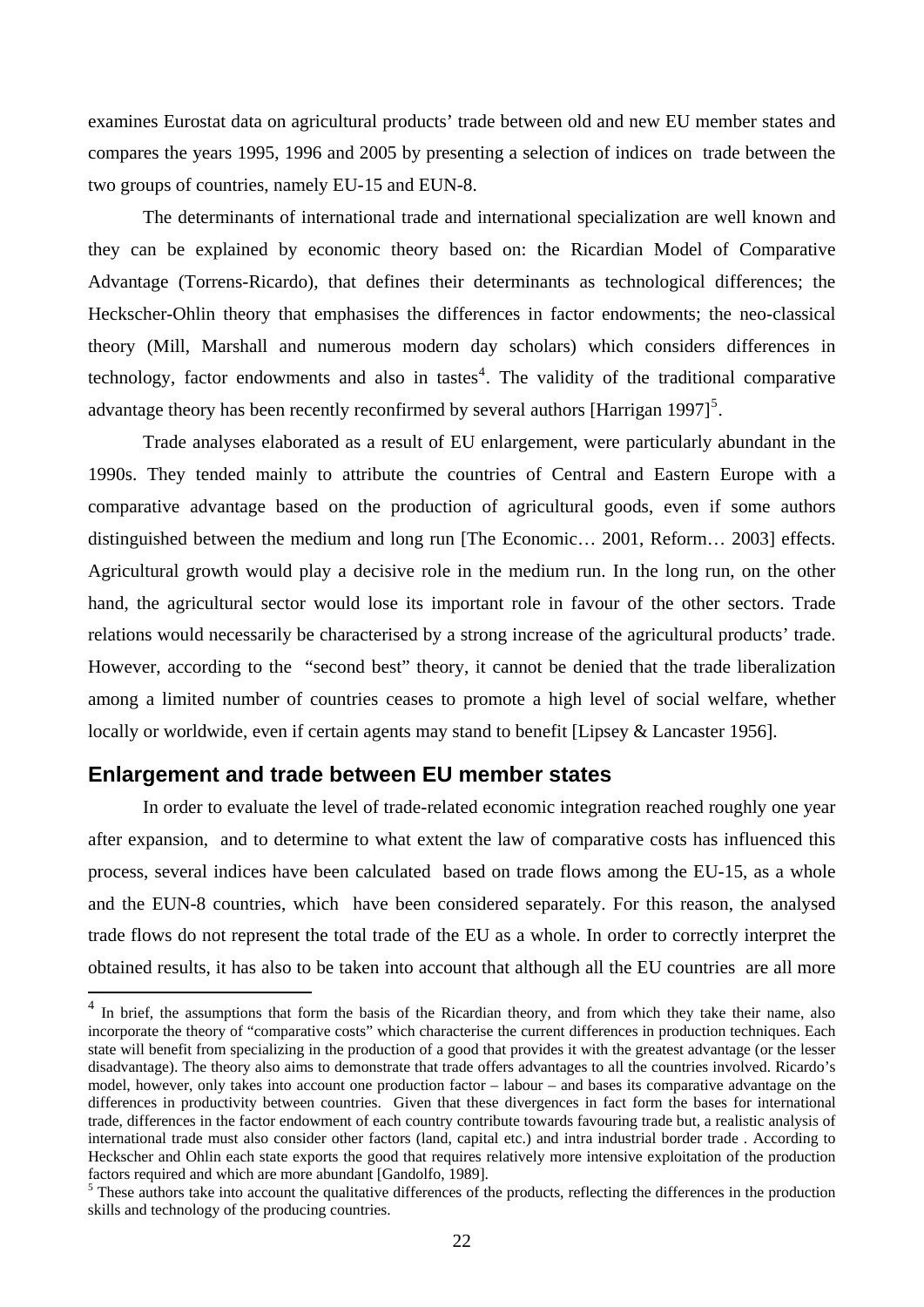or less medium sized, the EU, as a whole, represents one of the largest economic systems in the world (e.g. the last enlargement has increased the number of consumers from 380 million to 454 million) and - like other trade unions - remains relatively closed to world market.

The total EU-15 exchanges (import  $+$  export) of agricultural products with the EUN-8 countries registered an increase in the ten-year period 1995-2005 equal to 176.57% at current values and 133.45% at 2005 constant values, for a total of Euro 16.4 billion in 2005. One of the factors affecting the trade increase is the import of products from the EUN-8 into the EU-15 which has grown more rapidly than exports (+165% and 111.7); in absolute terms, however, the latter are still higher and, as far as the balance of trade is concerned, they are still in the lead. It is clear that such trade increases are to a large extent due to the liberalization of trade and accession to the EU.

Table 1. EU-15 exports towards the EUN-8 (in millions of Euro/ECU), percentage variation (var%) and the EU-15 propensity towards exports in EUN-8 (EU-15 Exp in EUN-8/ EU-15 GDP \*100)

| $States**$   | 1995*    | 1996*    | 2005     | var %<br>2005/1995* | var %<br>2005/1996* | The EU-15 propensity<br>towards export of agro-<br>food products in the<br>nations considered (%) |
|--------------|----------|----------|----------|---------------------|---------------------|---------------------------------------------------------------------------------------------------|
| CZ           | 903.57   | 980.86   | 1,934.35 | 114.08              | 97.21               | 0.02                                                                                              |
| EE           | 213.13   | 259.39   | 350.24   | 64.33               | 35.02               | 0.00                                                                                              |
| HU           | 511.20   | 431.19   | 1,432.13 | 180.15              | 232.13              | 0.01                                                                                              |
| <b>LT</b>    | 190.74   | 237.88   | 401.65   | 110.58              | 68.85               | 0.00                                                                                              |
| LV           | 232.32   | 244.43   | 311.13   | 33.92               | 27.29               | 0.00                                                                                              |
| PL           | 1,469.15 | 1,733.67 | 3,262.98 | 122.10              | 88.21               | 0.03                                                                                              |
| <b>SL</b>    | 392.26   | 388.27   | 638.00   | 62.65               | 64.32               | 0.01                                                                                              |
| SK           | 240.97   | 257.99   | 462.36   | 91.87               | 79.21               | 0.00                                                                                              |
| <b>Total</b> | 4,153.33 | 4,533.68 | 8,792.85 | 111.71              | 93.95               | 0.09                                                                                              |

\*Updated to 2005 using harmonized indices of consumer prices EU-15 (2005=100)

\*\* Czech Republic (CZ), Estonia (EE), Hungary (HU), Lithuania (LT), Latvia (LV), Poland (PL), Slovenia (SL) and Slovakia (SK).

*Source: our elaboration of Eurostat data.* 

Table 2. Imports into the EU-15 from the EUN-8 (in millions of Euro/ECU), percentage variation (var%) and the propensity of the EUN-8 towards exports in the EU-15 (Imp into the EU-15 from the EUN-8 considered state/GDP of country\*100)

| <b>Total</b>  | 2,897.78 | 2.921.29 | 7,668.00 | 164.62              | 162.49              | 1.42                                                                                           |
|---------------|----------|----------|----------|---------------------|---------------------|------------------------------------------------------------------------------------------------|
| SK            | 71.79    | 73.44    | 325.20   | 352.97              | 342.78              | 0.85                                                                                           |
| <b>SL</b>     | 74.75    | 80.11    | 196.50   | 162.86              | 145.28              | 0.72                                                                                           |
| PL            | 1,187.66 | 1,137.46 | 3,556.52 | 199.46              | 212.67              | 1.46                                                                                           |
| LV            | 17.77    | 21.52    | 153.41   | 763.30              | 612.93              | 1.20                                                                                           |
| <b>LT</b>     | 61.25    | 76.25    | 395.99   | 546.53              | 419.33              | 1.92                                                                                           |
| HU            | 1,109.36 | 1,166.11 | 1,809.66 | 63.13               | 55.19               | 2.06                                                                                           |
| EE            | 32.58    | 44.44    | 171.13   | 425.26              | 285.07              | 1.62                                                                                           |
| CZ            | 342.62   | 321.96   | 1.059.58 | 209.26              | 229.10              | 1.08                                                                                           |
| <b>States</b> | 1995*    | 1996*    | 2005     | var %<br>2005/1995* | var %<br>2005/1996* | Propensity of the EUN-8<br>towards the export of<br>agro-food products in<br>the EU-15 $(\% )$ |

\* Updated to 2005 using Harmonized Indices of Consumer Prices UE 15 (2005=100)

*Source: our elaboration of Eurostat data.*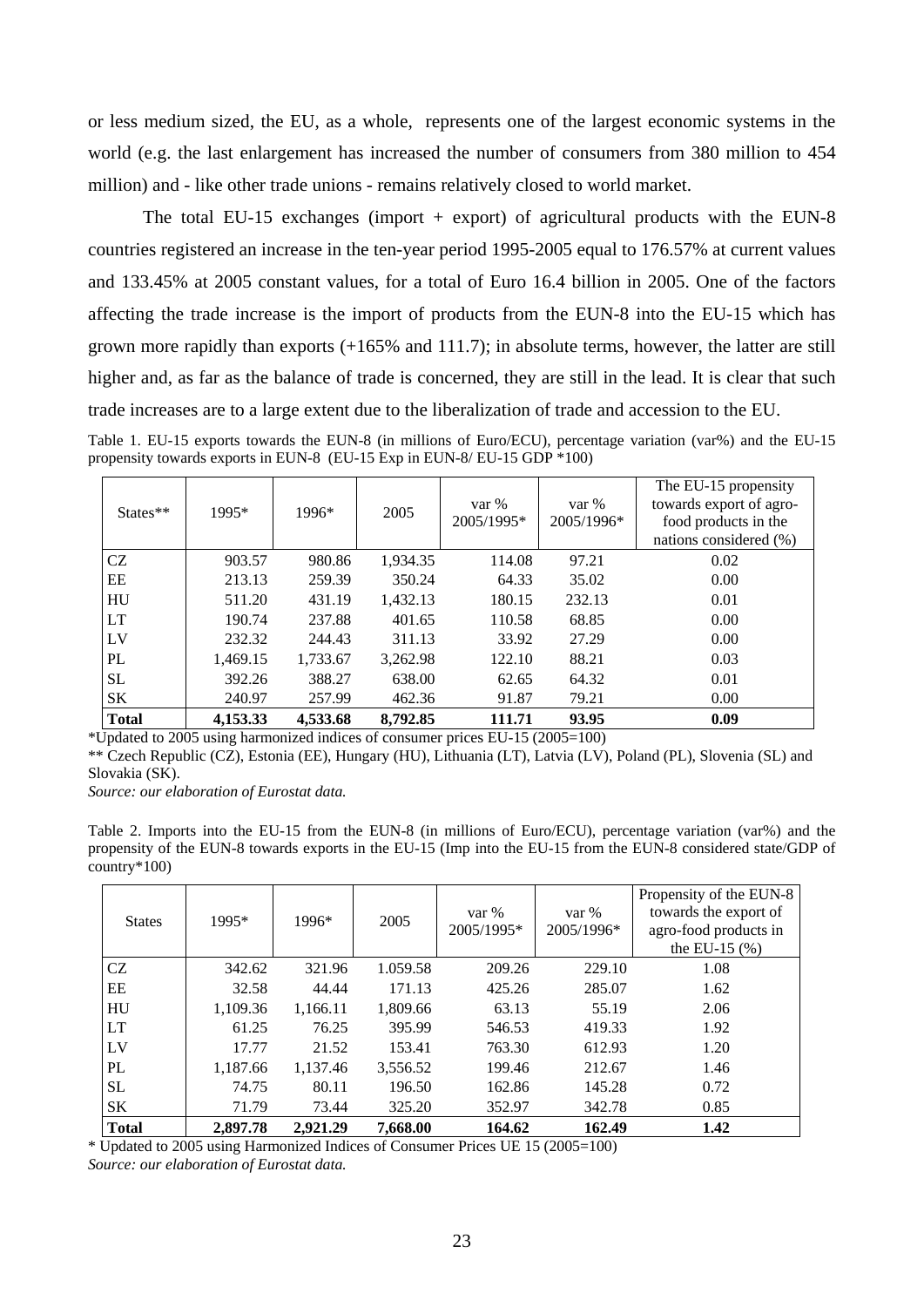Table 3. Trade (Imp+Exp) between the EU-15 and the EUN-8, (millions of Euro/ECU), percentage variation (var%), degree of opening up to trade by the EU-15 compared with EUN-8 countries (Imp+Exp/GDP EU-15\*100) and degree of opening by EUN-8 towards trade with the EU-15 (Imp+Exp/GDP of the considered country\*100)

| <b>States</b> | 1995*    | 1996*    | 2005      | var %<br>2005/1995* | var %<br>2005/1996* | Opening up of<br>EU-15 towards<br>EUN-8 $(%)$ | Opening up of<br>EUN-8 towards<br>$EU-15$ $(\%)$ |
|---------------|----------|----------|-----------|---------------------|---------------------|-----------------------------------------------|--------------------------------------------------|
| CZ            | 1,246.19 | 1,302.82 | 2,993.93  | 140.25              | 129.80              | 0.03                                          | 3.04                                             |
| EE            | 245.71   | 303.84   | 521.37    | 112.19              | 71.60               | 0.01                                          | 4.95                                             |
| HU            | 1,620.56 | 1,597.30 | 3,241.80  | 100.04              | 102.95              | 0.03                                          | 3.69                                             |
| LT            | 251.99   | 314.13   | 797.65    | 216.54              | 153.92              | 0.01                                          | 3.87                                             |
| LV            | 250.09   | 265.94   | 464.55    | 85.75               | 74.68               | 0.00                                          | 3.63                                             |
| PL            | 2,656.81 | 2,871.12 | 6,819.51  | 156.68              | 137.52              | 0.07                                          | 2.80                                             |
| <b>SL</b>     | 467.01   | 468.38   | 834.50    | 78.69               | 78.17               | 0.01                                          | 3.05                                             |
| SK            | 312.76   | 331.44   | 787.56    | 151.81              | 137.62              | 0.01                                          | 2.07                                             |
| <b>Total</b>  | 7,051.12 | 7,454.97 | 16.460.85 | 133.45              | 120.80              | 0.16                                          | 3.05                                             |

\*Updated to 2005 using Harmonized Indices of Consumer Prices UE 15 (2005=100) *Source: our elaboration of Eurostat data.* 

Table 4. Balance of Exp-Imp in the EU-15 towards EUN-8 (millions of Euro/ECU) and percentage variation (var%)

| <b>States</b> | 1995*     | 1996*     | 2005      | var $\%$<br>2005/1995* | var $\%$<br>2005/1996* |
|---------------|-----------|-----------|-----------|------------------------|------------------------|
| <b>CZ</b>     | 560.96    | 658.90    | 874.77    | 0.56                   | 0.33                   |
| EE            | 180.55    | 214.95    | 179.12    | $-0.01$                | $-0.17$                |
| HU            | $-598.16$ | $-734.91$ | $-377.53$ | $-0.37$                | $-0.49$                |
| <b>LT</b>     | 129.49    | 161.62    | 5.66      | $-0.96$                | $-0.96$                |
| LV            | 214.55    | 222.91    | 157.72    | $-0.26$                | $-0.29$                |
| PL            | 281.49    | 596.21    | $-293.54$ | $-2.04$                | $-1.49$                |
| <b>SL</b>     | 317.50    | 308.16    | 441.51    | 0.39                   | 0.43                   |
| <b>SK</b>     | 169.18    | 184.55    | 137.16    | $-0.19$                | $-0.26$                |
| <b>Total</b>  | 1,255.55  | 1,612.39  | 1.124.85  | $-0.10$                | $-0.30$                |

\*Updated to 2005 using Harmonized Indices of Consumer Prices UE 15 (2005=100) *Source: our elaboration of Eurostat data.* 

In relation to the agro-food sector, the role played by the individual EUN-8 countries is different. This can be seen, for example, looking at their differing UAA (Utilized Agricultural Area): both in absolute and percentage values, it is very high in Poland, Hungary and the Czech Republic, as regard as the other EUN-8 states and most EU-15 countries. As far as the share of the total added value from agriculture is concerned, however, in all the EUN-8 countries it is higher than in the EU-15, with the sole exception of the Czech Republic; Hungary and Poland are at the top of the scale here too.

Poland continues to be in first place as far as exports for the decade being examined are concerned, followed by Hungary and the Czech Republic. The more significant increases, however, are registered by Latvia and Lithuania. Comparing EU-15 imports with the GDP of the exporting states, and by classifying the countries exporting towards the EU-15 based on the importance of each state as far as its economy is concerned, we can see that - among those nations exporting towards the EU-15, - Hungary and Lithuania head the list (roughly 2% of their GDP), followed by Estonia at 1.6%, and Poland at 1.5%. The classification based on exports is still headed by Poland,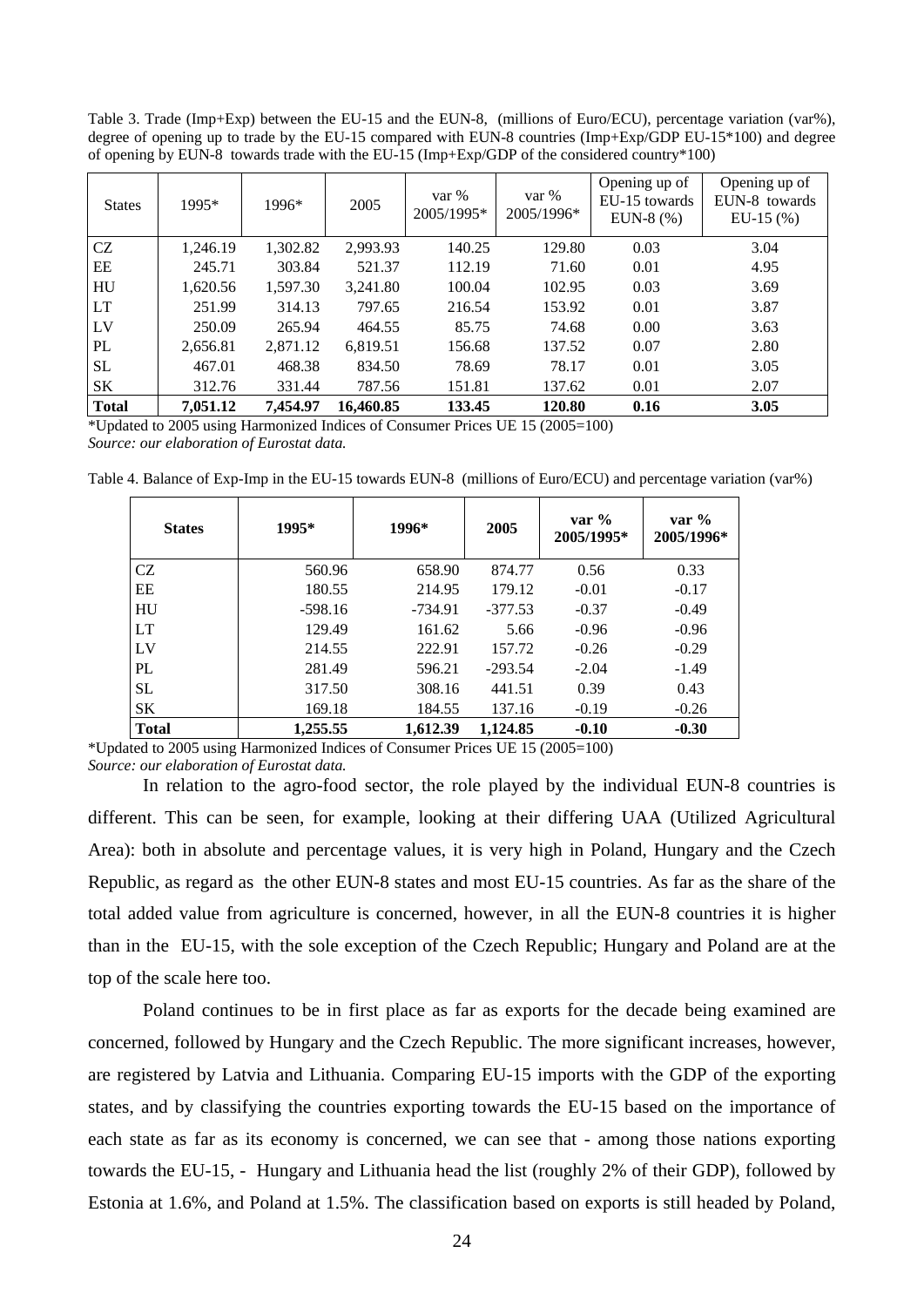followed by the Czech Republic and Hungary. Expressing exports in relative terms to GDP, the ranking of countries do not significantly changes. However, by comparing the relative opening index of the EU-15 towards the EUN-8 countries with the EUN-8 countries ones towards the EU-15 the 'scale effect' (i.e. the different size on the EU-15 as a whole compared to each EUN-8 country) has to be taken into account. A similar caution is needed comparing the above mentioned results with index related to the EU-15, where its agricultural exports towards the EUN-8 represent 0.09% of the total EU-15 GDP.

| <b>States</b> | UAA (2003) | % total land | Agricultural gross value added at<br>basic prices (current values 2004) | % total gross value<br>added from agriculture |
|---------------|------------|--------------|-------------------------------------------------------------------------|-----------------------------------------------|
| CZ            | 36,314     | 46.0         | 1,255                                                                   | 1.6                                           |
| EE            | 7,703      | 17.0         | 199                                                                     | 2.5                                           |
| HU            | 58,624     | 63.0         | 2,531                                                                   | 3.7                                           |
| <b>LT</b>     | 26,043     | 39.9         | 516                                                                     | 3.2                                           |
| LV            | 16,421     | 25.4         | 285                                                                     | 2.9                                           |
| PL            | 163,008    | 52.1         | 5,974                                                                   | 3.3                                           |
| <b>SL</b>     | 4,905      | 24.2         | 499                                                                     | 2.2                                           |
| SΚ            | 19,347     | 39.5         | 646                                                                     | 2.4                                           |
| $EU-15$       | 1,309,849  | 41.5         | 155,396                                                                 | 1.7                                           |

Table 5. UAA  $(km^2)$  and gross agriculture value added at basic prices (millions of Euro)

*Source: our elaboration of Eurostat data.* 

 $\overline{a}$ 

By observing the adjusted balanc[e6](#page-4-0) we can see that the EU-15 remains the main exporter of agricultural products towards the EUN-8, even if the advantages are decidedly fewer than they were ten years ago. In general, the EUN-8 states are improving their position if compared with EU-15 countries. The case of Hungary, for example, is noteworthy in that it appears to be the only net exporting country towards the EU-15 even if the margins are less accentuated than in 1995. The tendency is reversed if we consider Poland who has completely about-turned its position during the time span being considered and has now become a net exporter towards the "Old Europe".

|  |  |  | Table 6. Adjusted balance (Exp-Imp)/(Exp+Imp)*100 of EU-15 with the EUN-8 countries |
|--|--|--|-------------------------------------------------------------------------------------|
|--|--|--|-------------------------------------------------------------------------------------|

| <b>States</b>  | $1995*$  | 1996 *   | 2005     |
|----------------|----------|----------|----------|
| CZ             | 45.01    | 50.57    | 29.22    |
| EE             | 73.48    | 70.75    | 34.35    |
| HU             | $-36.91$ | $-46.01$ | $-11.65$ |
| LT             | 51.39    | 51.45    | 0.71     |
| L <sub>V</sub> | 85.79    | 83.82    | 33.95    |
| PL             | 10.59    | 20.77    | $-4.30$  |
| <b>SL</b>      | 67.99    | 65.79    | 52.91    |
| <b>SK</b>      | 54.09    | 55.68    | 17.42    |
| <b>Total</b>   | 17.81    | 21.63    | 6.83     |

\*Updated to 2005 using Harmonized Indices of Consumer Prices UE 15 (2005=100) *Source: our elaboration of Eurostat data.* 

<span id="page-4-0"></span> $6$  They range from -100 where the nation only imports, to  $+100$  where the nation only exports. Where the result is at par the adjusted balance is 0 as the denominator is equal to 0.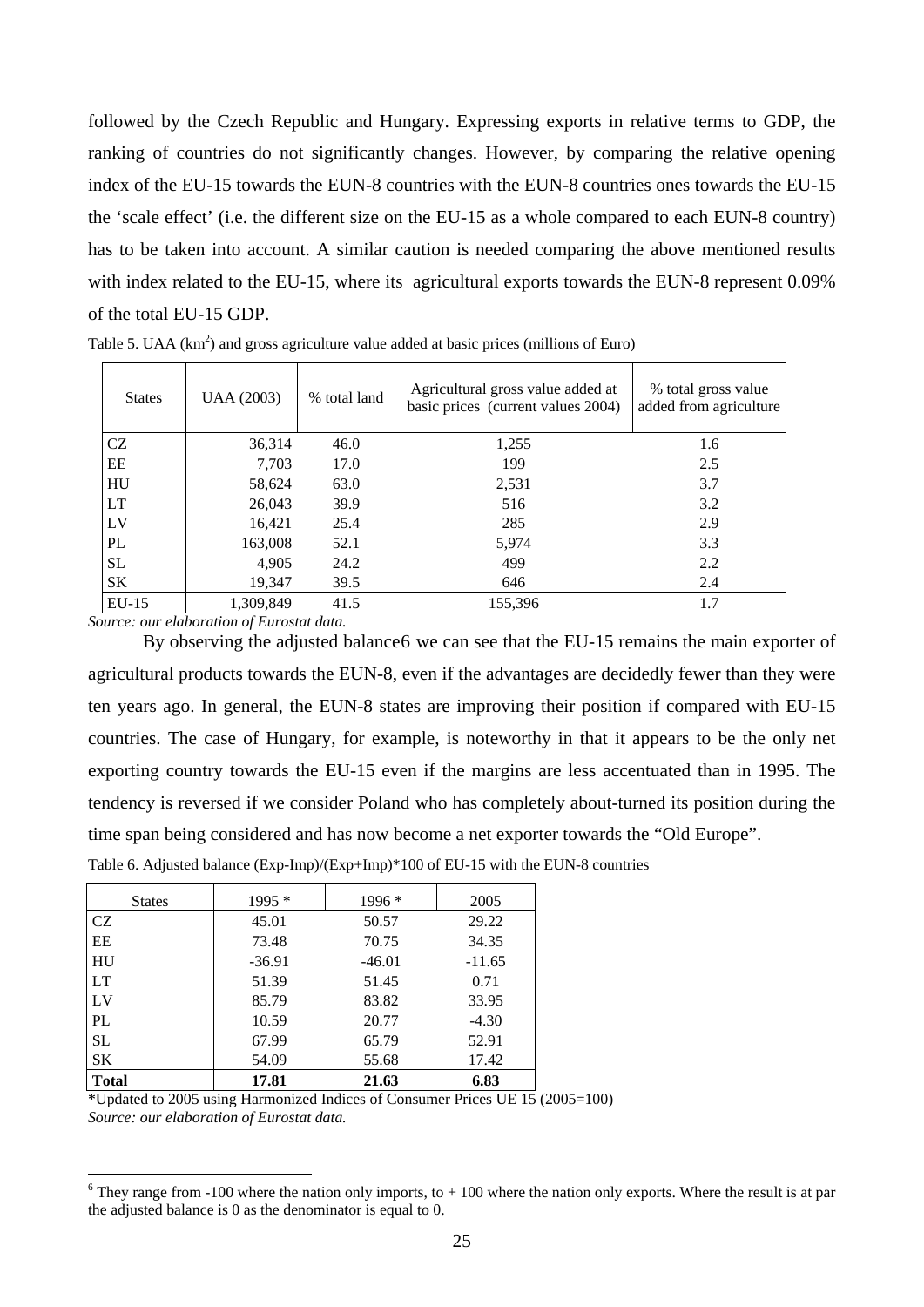Continuing the analysis in aggregate form, the intensity index of the imbalances confirms the differing positions of the EUN-8 compared with the EU-15. It varies from 0 (trade balance) to 1. The further away from 0 and the closer to 1, the greater the imbalance of trade within the EU-15 when compared with the EUN-8 countries. Obviously, calculated in this specific context, where we are dealing with trade between an aggregate of 15 states and eight individual countries, we cannot expect to have a situation of equilibrium. Nevertheless, the comparison of a single country's index with that of the aggregate allows us to pinpoint the EUN-8 states towards which the EU-15 has the greatest trade imbalance because exports exceed imports. They are as follows: Latvia, Estonia, Lithuania, and Slovenia. Poland is the only state towards which the EU-15 has a lower trade imbalance intensity index than the total average (table 7).

Figures 1-3 summarise the most relevant trade flows between the EU-15 and the EUN-8 by products.

Table 7. Trade imbalance intensity index between EU-15 and EUN-8 countries (percentage)

| `ountrv                                  | $\sim$<br>ັ | EE            | HU  | $\mathbf{r}$ |  | ÞI | بالان | лL   | Total |  |  |
|------------------------------------------|-------------|---------------|-----|--------------|--|----|-------|------|-------|--|--|
| index                                    | U.JJ        | $\mathcal{L}$ | ◡.◡ | 59<br>ິ      |  |    | 0.58  | 0.49 |       |  |  |
| Source: our elaboration of Eurostat data |             |               |     |              |  |    |       |      |       |  |  |

*Source: our elaboration of Eurostat data.* 



*Source: our elaboration of Eurostat data.* 

Figure 1. Imports and Exports by EU-15 towards the EUN-8 countries by sector (part one) in millions of Euro.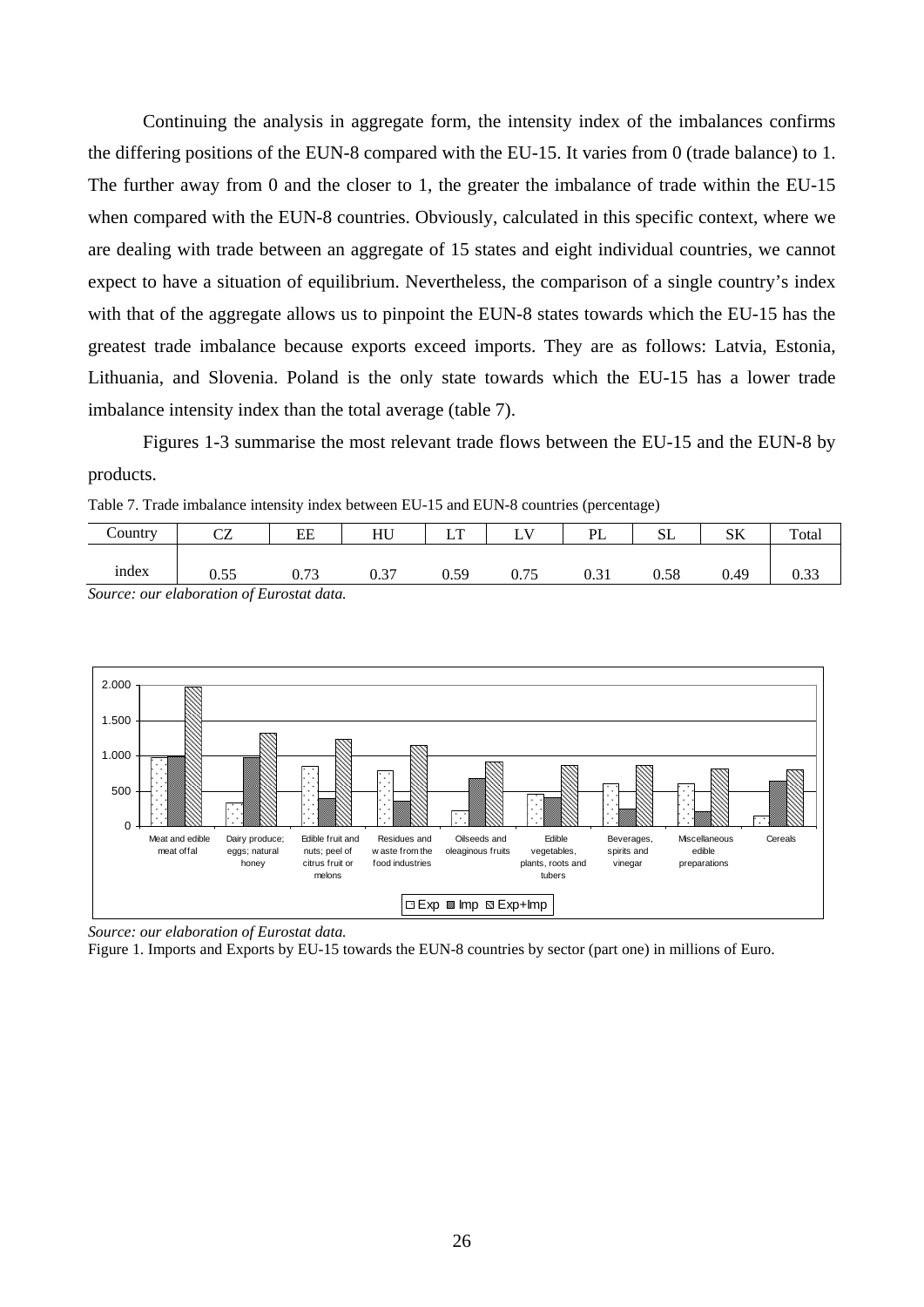

*Source: our elaboration of Eurostat data.* 

Figure 2. Imports and Exports by EU-15 towards the EUN-8 countries by sector (part two) in millions of Euro.



#### *Source: our elaboration of Eurostat data.*

Figure 3. Imports and Exports by EU-15 towards the EUN-8 countries by sector (part three) in millions of Euro.

Using the adjusted balance per product as the basic measure of the EUN-8 countries' comparative advantage, we can say that in 2005, the EU-15 principally imported cereals, oilseeds, dairy products; meat products, livestock and sugar are also relevant. These results are confirmed by the related export specialization indices. The EUN-8 states appear to be oriented towards the more traditional products of the continental area. The major disadvantages for the EUN-8 countries compared with the EU-15 can be seen when dealing with milled starch products, animal and vegetable fats, live plants and floricultural products, alcoholic beverages, vinegar and fruit.

The level of trade liberalization per product gauges the importance of trade reported to the economy as a whole. An increase in the index indicator over time points to a greater opening up of the economy. It may go over 100% if the exchanges exceed GDP (this occurs when countries are very small and heavily trade oriented).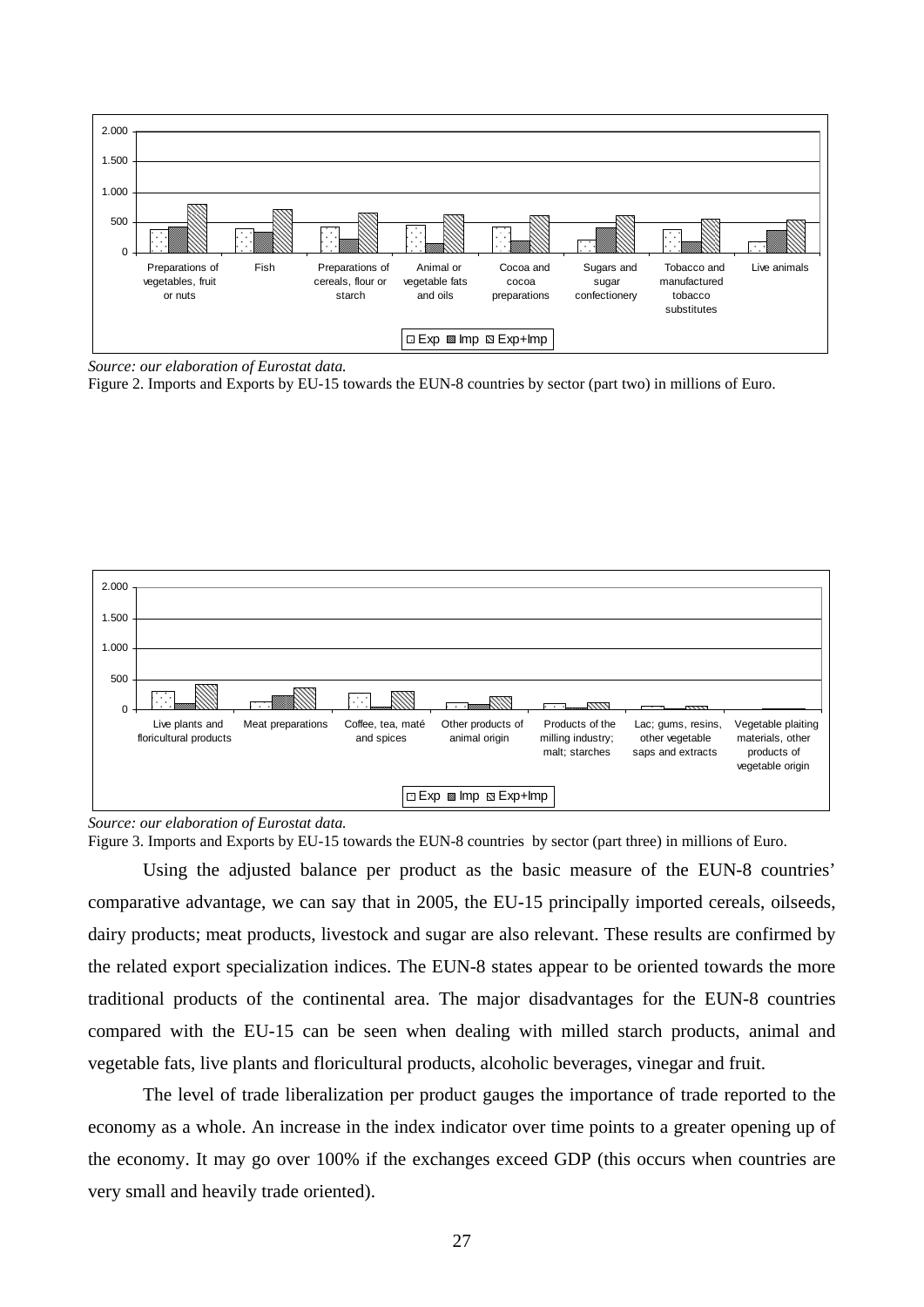Table 8. Adjusted balance per EU-15 products compared with the EUN-8 countries

| Products                                                                       | <b>CZ</b> | EE       | HU       | <b>LT</b> | LV       | PL       | <b>SL</b> | SK       | Total    |
|--------------------------------------------------------------------------------|-----------|----------|----------|-----------|----------|----------|-----------|----------|----------|
| Live animals                                                                   | $-68.39$  | 93.09    | $-10.40$ | $-47.86$  | 81.59    | $-36.37$ | $-11.93$  | $-64.92$ | $-33.06$ |
| Meat and edible meat offal                                                     | 70.50     | 75.28    | $-18.26$ | 37.97     | 76.61    | $-27.42$ | 42.88     | 50.11    | $-0.49$  |
| Dairy produce; eggs;<br>natural honey<br>Living plants and                     | $-22.92$  | $-81.19$ | 1.74     | $-83.18$  | $-82.52$ | $-66.62$ | $-1.61$   | $-44.84$ | $-48.94$ |
| floricultural products                                                         | 76.43     | 84.95    | 80.43    | 86.59     | 95.37    | 35.84    | 91.39     | $-26.85$ | 49.33    |
| Edible vegetables, plants,<br>roots and tubers<br>Edible fruit and nuts; peel  | 90.63     | 83.00    | $-30.92$ | $-1.91$   | 94.29    | $-25.54$ | 83.05     | 44.73    | 6.44     |
| of citrus fruit or melons                                                      | 79.22     | 70.04    | 40.40    | 65.05     | 73.78    | 15.87    | 51.86     | 24.45    | 37.43    |
| Cereals                                                                        | $-64.55$  | $-68.48$ | $-78.40$ | $-80.75$  | $-66.50$ | $-25.15$ | 44.77     | $-48.41$ | $-61.83$ |
| Products of the milling<br>industry; malt; starches<br>Oilseeds and oleaginous | 27.86     | 76.07    | 17.39    | 90.65     | 95.44    | 79.43    | 97.40     | 14.36    | 62.85    |
| fruits                                                                         | $-58.82$  | $-79.26$ | $-73.97$ | $-67.19$  | $-71.49$ | 0.01     | 7.31      | $-42.66$ | $-50.54$ |
| Animal or vegetable fats<br>and oils<br>Sugars and sugar                       | 77.49     | 64.45    | 0.59     | 99.57     | 99.74    | 46.59    | 82.89     | 55.87    | 50.81    |
| confectionery                                                                  | $-43.99$  | 64.15    | $-37.37$ | 7.80      | 22.17    | $-30.25$ | $-36.17$  | $-67.21$ | $-33.99$ |
| Cereals, flour or starch<br>preparations<br>Beverages, spirits and             | 58.34     | 68.05    | 60.76    | 51.37     | 72.00    | $-10.90$ | 96.51     | 82.37    | 28.79    |
| vinegar                                                                        | 19.77     | 90.87    | 15.90    | 63.10     | 74.50    | 46.33    | 55.39     | 66.49    | 41.05    |
| Residues and waste from<br>the food industries<br>Tobacco and manufactured     | 75.40     | 63.99    | 7.47     | $-35.35$  | 79.37    | 44.35    | 82.04     | 73.75    | 37.14    |
| tobacco substitutes                                                            | 13.04     | 99.98    | 68.79    | 97.71     | 53.10    | 10.41    | 99.91     | 78.70    | 34.71    |
| <b>Total agricultural</b><br>products                                          | 29.22     | 34.35    | $-11.65$ | 0.71      | 33.95    | $-4.30$  | 52.91     | 17.42    | 6.83     |

*Source: our elaboration of Eurostat data.* 

 $\overline{a}$ 

The EU-15 opening up index to the EUN-8 for total agricultural products equals 16; this value is particularly remarkable if compared with the opening up of trade towards the rest of the world, which is at around 1.23. The EU-15 versus EUN-8 propensity towards exports equals 0.09 as against 0.54 for the rest of the world.

The propensity towards the export of EU-15 versus EUN-8 places meat and edible meat offal at the top of the list, followed by fruit, animal feed and by-products from the food industry. Alcoholic beverages and miscellaneous food products are in fourth place. Trade openings by product show meat and edible offal, dairy and milk products, fruit and residues and waste from the food industry to be increasingly more important.

Specialisation indices – calculated on the ratio between the exports of each one of the individual EUN-8 countries towards the EU-15 and EU-15 total imports – highlight the inherent specialization of exports from EUN-8 towards the EU-15, compared with the EU-15 imports of products from outside the EU; this evidence can be considered as an indicator which – to some extent – could show the existence of a second best equilibrium<sup>[7](#page-7-0)</sup>).

<span id="page-7-0"></span> $<sup>7</sup>$  Before a country enters a Free Trade Area (FTA) it has policy imposed distortions already in place in the form of tariff</sup> barriers applied on imports of goods. This means that the initial equilibrium can be characterized as a second-best equilibrium. When the FTA is formed some of these distortions are removed. However, other distortions remain (e.g. tariffs applied for non-member countries). If the partial tariff removal substantially raises the negative effects caused by the remaining tariff barriers with the non-FTA countries, then the efficiency improvements caused by free trade within the FTA could be outweighed by the negative welfare effects caused by the remaining barriers outside the FTA and national welfare could fall.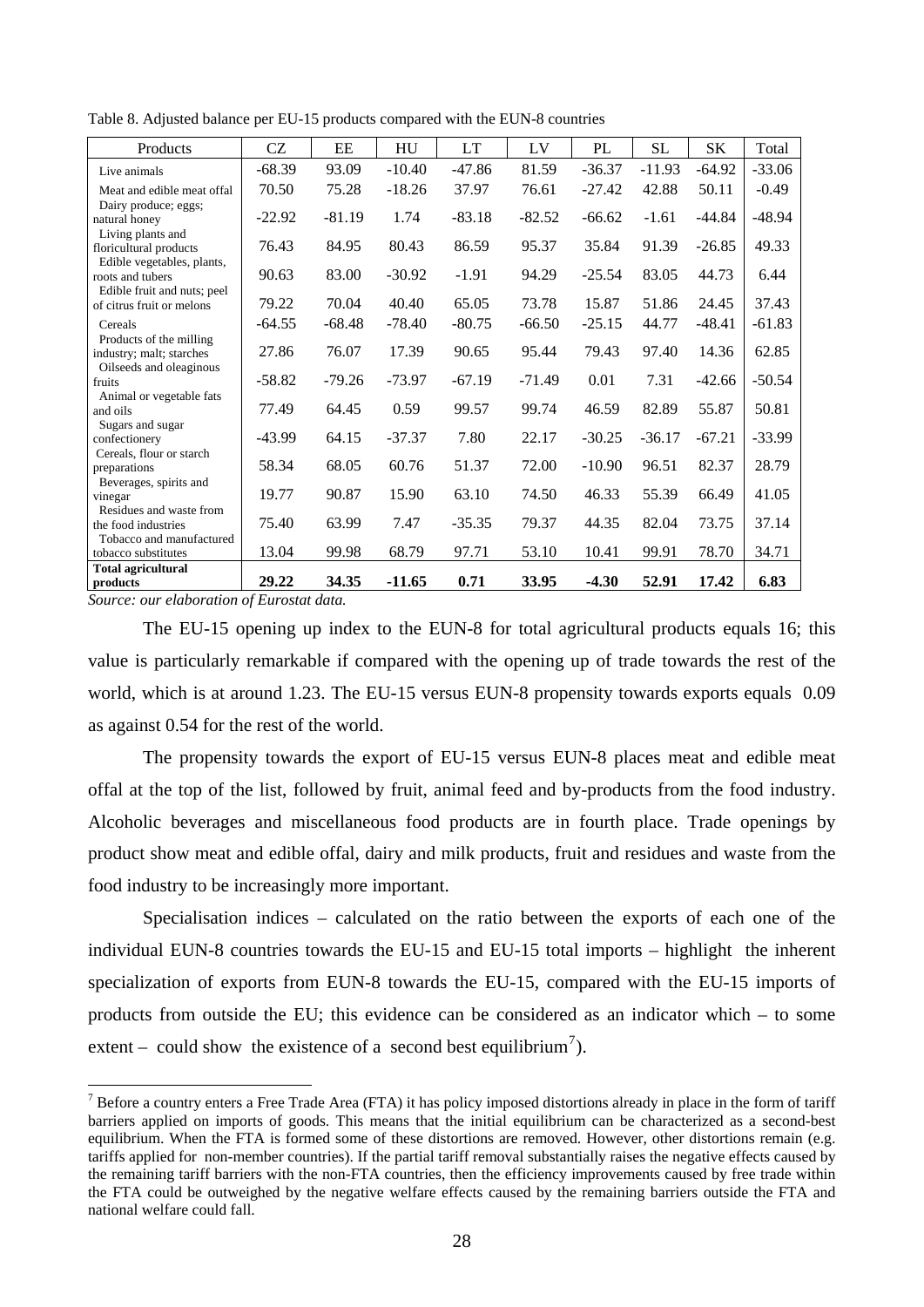Table 9. Indices showing propensity to export and product demand

| Description of<br>agricultural products                  | Propensity of<br>EU-15 to export<br>to EUN-8 | Propensity of<br>$EU-15$ to<br>export to rest<br>of world | Opening<br>up of EU-<br>$15 \text{ to}$<br>EUN-8 | Opening up<br>of $EU-15$ to<br>rest of<br>world | Propensity of<br>EUN-8 to<br>export to EU-<br>15 | Opening up of<br>EUN-8 to EU-<br>15 |
|----------------------------------------------------------|----------------------------------------------|-----------------------------------------------------------|--------------------------------------------------|-------------------------------------------------|--------------------------------------------------|-------------------------------------|
| Live animals                                             | 0.002                                        | 0.009                                                     | 0.005                                            | 0.015                                           | 0.066                                            | 0.100                               |
| Meat and edible meat offal                               | 0.010                                        | 0.033                                                     | 0.019                                            | 0.064                                           | 0.183                                            | 0.364                               |
| Dairy produce; eggs; natural<br>honey                    | 0.003                                        | 0.045                                                     | 0.013                                            | 0.053                                           | 0.182                                            | 0.244                               |
| Live plants and floricultural<br>products                | 0.003                                        | 0.014                                                     | 0.004                                            | 0.026                                           | 0.019                                            | 0.076                               |
| Edible vegetables, plants,<br>roots and tubers           | 0.004                                        | 0.012                                                     | 0.008                                            | 0.039                                           | 0.075                                            | 0.160                               |
| Edible fruit and nuts; peel of<br>citrus fruit or melons | 0.008                                        | 0.015                                                     | 0.012                                            | 0.119                                           | 0.071                                            | 0.228                               |
| Cereals                                                  | 0.001                                        | 0.017                                                     | 0.008                                            | 0.036                                           | 0.120                                            | 0.148                               |
| Products of the milling<br>industry; malt; starches      | 0.001                                        | 0.014                                                     | 0.001                                            | 0.014                                           | 0.004                                            | 0.023                               |
| Oilseeds and oleaginous<br>fruits                        | 0.002                                        | 0.008                                                     | 0.009                                            | 0.056                                           | 0.126                                            | 0.168                               |
| Animal or vegetable fats and<br>oils                     | 0.005                                        | 0.024                                                     | 0.006                                            | 0.061                                           | 0.028                                            | 0.114                               |
| Sugars and sugar<br>confectionery                        | 0.002                                        | 0.019                                                     | 0.006                                            | 0.035                                           | 0.074                                            | 0.114                               |
| Preparations of cereals, flour<br>or starch              | 0.004                                        | 0.033                                                     | 0.006                                            | 0.040                                           | 0.043                                            | 0.122                               |
| Beverages, spirits and<br>vinegar                        | 0.006                                        | 0.133                                                     | 0.008                                            | 0.171                                           | 0.047                                            | 0.159                               |
| Total agricultural<br>products                           | 0.086                                        | 0.542                                                     | 0.160                                            | 1.235                                           | 1.422                                            | 3.053                               |

*Source: our elaboration of Eurostat data.* 

|         | Table 10. Related specialization per export sector of the EUN-8 countries towards EU-15 compared with total EU-15 |  |  |  |  |  |  |
|---------|-------------------------------------------------------------------------------------------------------------------|--|--|--|--|--|--|
| imports |                                                                                                                   |  |  |  |  |  |  |

| Products                                                            | CZ   | EE    | HU   | LT    | LV    | PL   | SL   | SΚ    | <b>Total</b><br>EUN-8 |
|---------------------------------------------------------------------|------|-------|------|-------|-------|------|------|-------|-----------------------|
| Live animals                                                        | 5.11 | 0.03  | 4.34 | 2.72  | 0.24  | 4.31 | 2.56 | 6.57  | 5.54                  |
| Meat and edible meat offal<br>Dairy produce; eggs; natural          | 0.66 | 0.65  | 3.40 | 0.78  | 0.48  | 3.43 | 2.79 | 0.95  | 2.93                  |
| honey<br>Live plants and floricultural                              | 6.16 | 16.63 | 1.89 | 10.95 | 10.42 | 7.85 | 8.18 | 6.95  | 11.14                 |
| products                                                            | 0.42 | 0.39  | 0.17 | 0.12  | 0.10  | 0.95 | 0.31 | 5.46  | 0.78                  |
| Edible vegetables, plants,<br>roots and tubers                      | 0.16 | 0.16  | 1.47 | 1.37  | 0.07  | 1.87 | 0.53 | 0.62  | 1.36                  |
| Edible fruit and nuts; peel of<br>citrus fruit or melons            | 0.16 | 0.16  | 0.17 | 0.15  | 0.16  | 0.50 | 0.65 | 0.66  | 0.33                  |
| Cereals                                                             | 3.17 | 1.37  | 5.93 | 3.86  | 6.07  | 0.87 | 0.47 | 1.85  | 3.02                  |
| Products of the milling<br>industry; malt; starches                 | 4.74 | 3.81  | 1.74 | 0.60  | 0.62  | 1.17 | 0.93 | 20.34 | 3.01                  |
| Oilseeds and oleaginous fruits<br>Animal or vegetable fats and      | 2.01 | 2.50  | 1.98 | 2.47  | 4.15  | 0.38 | 0.81 | 1.45  | 1.29                  |
| oils                                                                | 0.19 | 0.23  | 0.55 | 0.00  | 0.00  | 0.43 | 0.17 | 0.37  | 0.36                  |
| Sugars and sugar<br>confectionery<br>Preparations of cereals, flour | 5.27 | 0.81  | 1.20 | 0.66  | 0.52  | 1.39 | 6.42 | 3.99  | 2.24                  |
| or starch                                                           | 2.43 | 1.30  | 0.85 | 0.74  | 0.90  | 5.11 | 0.33 | 0.57  | 3.22                  |
| Beverages, spirits and vinegar                                      | 1.74 | 0.39  | 0.71 | 0.26  | 0.95  | 0.27 | 1.14 | 0.34  | 0.60                  |

*Source: our elaboration of Eurostat data.*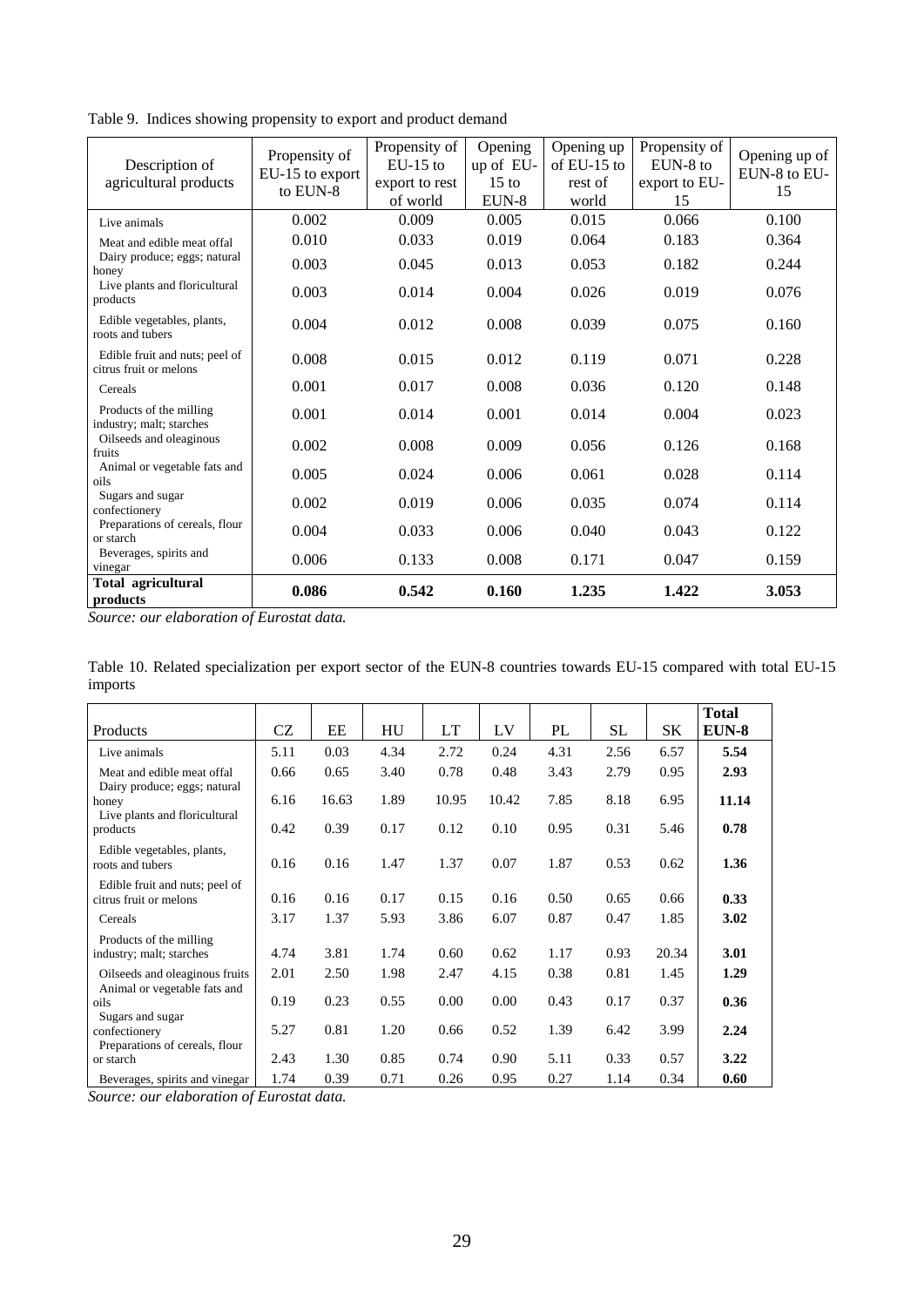The product-specific indexes highlight some important elements. Briefly, the EUN-8 countries have a strong specialization in specific sectors. Milk and dairy products and animal products indexes have the highest values. The Baltic states make the biggest contribution towards this result. The second place belongs to the livestock sector index which is Czech Republic, Slovakia, Hungary and Poland's strong point. Milled products, starch and glutens are in third position thanks, mainly, to exports from Poland. Cereals also rank high due to exports from Latvia and Hungary.

A country by country analysis of the index reveals that: i) the Czech Republic is slightly in advantage regarding the production of milk and dairy produce and its derivatives together with animal products, live animals, sugar, starch and meat products; ii) as far as exports are concerned, Estonia is strongly oriented towards milk and dairy produce and its derivatives, but much less so with regard to milled products, starches and malt; iii) cereals dominate in Hungary, followed by livestock and meat products; iv) Latvia and Lithuania specialize in milk and dairy produce and its derivatives, while cereals occupy a much more modest position; v) Poland does not stand out for any product in particular even though some product categories appear to be more dynamic than others. The latter refers to milk and dairy produce and its derivatives, animal products, milled products, flours and starches, livestock and meat and edible offal vi) Slovenia has more prominent results in the milk and dairy products sector and their derivatives, animal products and sugars; vii) Slovakia on the other hand specializes more in milled products, flours and starches, followed by milk and dairy products and their derivatives, animal products and livestock.

The EU-15 exports towards the EUN-8 countries appear to be less specialized with results that do not exceed 3.6% in any one sector. Their strongest export sectors seem to be fruit, vegetable by-products from the food industry and animal feedstuffs.

#### **Concluding remarks**

The trade analysis carried out between the EU-15 and the EU 8 was based on the assumption that the European Union is still not fully open towards foreign trade with regard to numerous agricultural product and despite its recently revision of market policies. The gradual shift from price to income support has not, in fact, yet completely dismantled the price guarantee structure or eliminated the clause concerning Community preferences. The trade direction of many products is thus partially conditioned.

The trade flows of agricultural products between the EU-15 and the EUN-8 countries has, nonetheless, highlighted a noticeable increase in trade between the two areas over the last decade. This increase surely stems from the opening up process which culminated in May 2004 with the accession of the 10 new member states. As a result, and taking into account also that the EU has not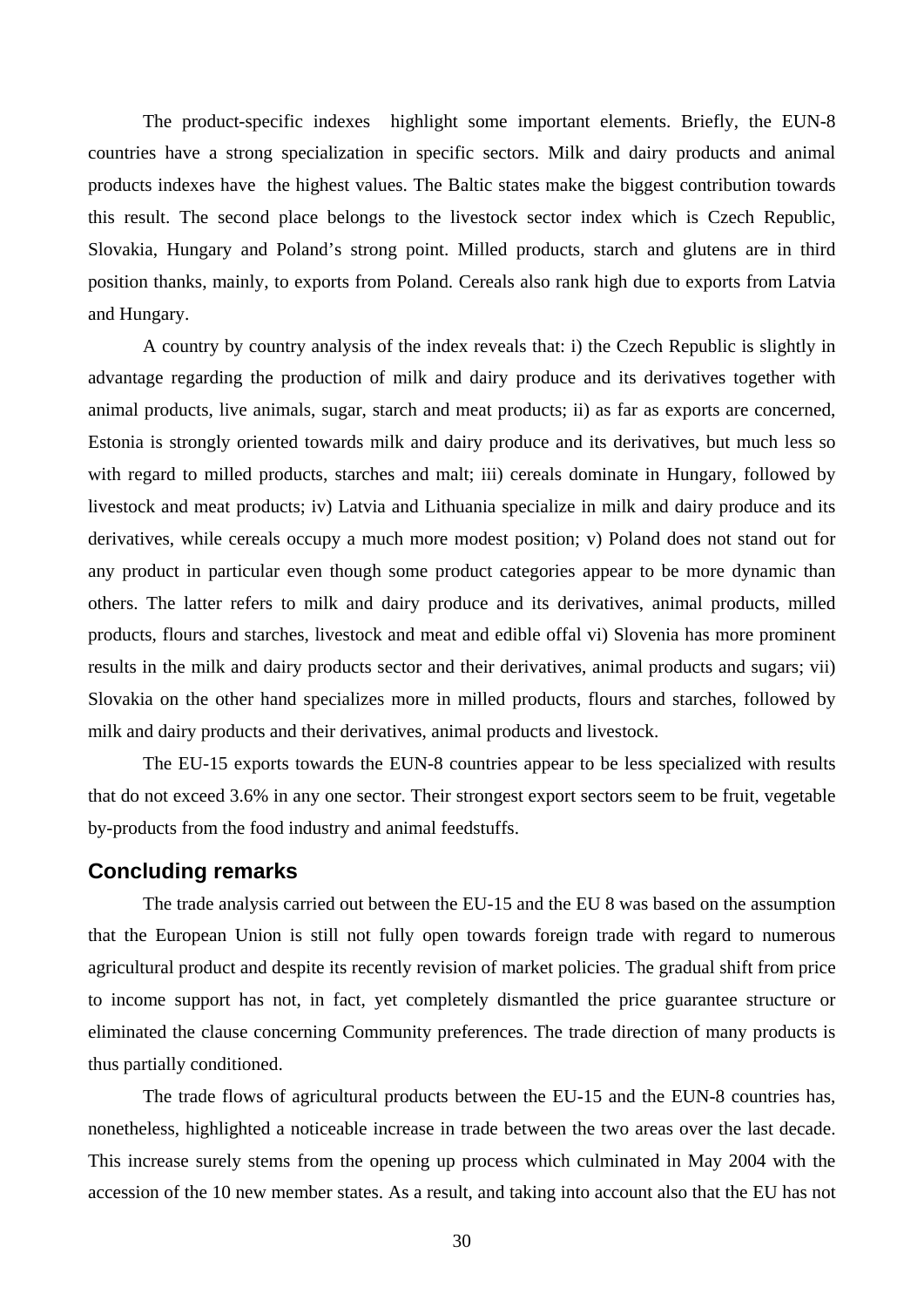yet fully completed the liberalisation process toward the world market, we can assume that the EU-25 trade acts under the "second best" theory. As well known, it applies to customs unions and – favouring the exchanges among the member countries with respect to external trade – it does not necessarily favour efficiency as far as social welfare is concerned.

The EU has more recently been more concerned with its desire for cohesion and, as a result, economic integration. But which integration concept has this analysis brought to light? Although limited to agricultural goods, the comparison of the 2005 import-export flows with similar reports from previous years [Agricoltura… 1997] demonstrates that the opening up of trade does not seem to have influenced the specialization areas of either group of countries. The comparative advantages of certain product categories, which ten years ago fuelled trade, do not appear to have altered their position. Within agricultural products sectors the integration process, which was already underway during the pre-accession period, has maintained and not reduced specific specializations, contrary to what had been suggested by certain authors [Bugarelli 2001]. The fears of the Mediterranean EU countries with regard to enlargement seem to be partially unfounded, at least in the short run, concerning both the volume of exchanges in absolute terms and particularly "Mediterranean products" such as fruits and vegetables. The situation of cereals and livestock chain seems to be more controversial, although it is currently being supported, in part, by the rise in consumption within the EUN-8 countries and by the milk quota regimes.

#### **References**

Agricoltura e commercio agroalimentari dei PECO in vista dell'allargamento. (1997). INEA, Roma.

- Bach C.F., Frandesen S.E., Jensen H.G. (2000): Agricultural and Economic-Wide Effects of European Enlargement: Modelling the Common Agricultural Policy, *Journal of Agricultural Economics*, vol. 51(2).
- Bojnec S. (1996): Integration of Central Europe in the Common Agricultural Policy of the European Union, *World Economy*, vol. 19(4).
- Bugarelli M. (2001): Il modello di specializzazione internazionale dell'euro e dei principali paesi europei: omogeneità e convergenza. Temi di discussione della Banca d'Italia, Rome.
- Central and Eastern European Agriculture in an Expanding European Union. (2000). Tangermann S., Banse M. (Eds), Wallingford, New York.
- Daugbjerg C., Swinbank A. (2004): The CAP and EU Enlargement: Prospects for an Alternative Strategy to Avoid Lock-in of CAP Support, *Journal of Common Market Studies*, vol. 42(1).

Enlargement and Agriculture. (2004). European Commission, Brussels.

EU enlargement to the CEECs: trade competition delocalisation and effects on the economies of the Union. (2002). Baldone S., Sdogati F., Tajoli.L. (Eds), Franco Angeli, Milan.

European Union Trade with Eastern Europe. (1995). Faini R., Portes R. (Eds), CEPR, London.

- Gandolfo G. (1989), Economia Internazionale, UTET, Torino.
- Harrigan J. (1997): Technology, Factors Supplies and International Specialization: Estimating the Neoclassical Model, *American Economic Review*, vol. 87(4).
- Heckscher E. F. (1919): The Effect of Foreign Trade on the Distribution of Income, [in:] H. S. Ellis & A. Metzler (Eds.), Readings in the Theory of International Trade, Philadelphia, Blackiston.
- Josling T., Kelch D., Liapis P., Tangermann S. (1988): Agriculture and European Union Enlargement. Market and Trade Economics Division, Economic Research Service, U.S. Department of Agriculture. *Technical Bulletin* No. 1865, Washington, D.C.
- Krugman P.R., Venables J. (1996): Integration, Specialization and Adjustment, *European Economic Review,* vol. 40(3- 5).
- Lipsey R.G., Lancaster K. (1956): The general theory of second best, *Review of Economic Studies*, vol. 24: 11-32.